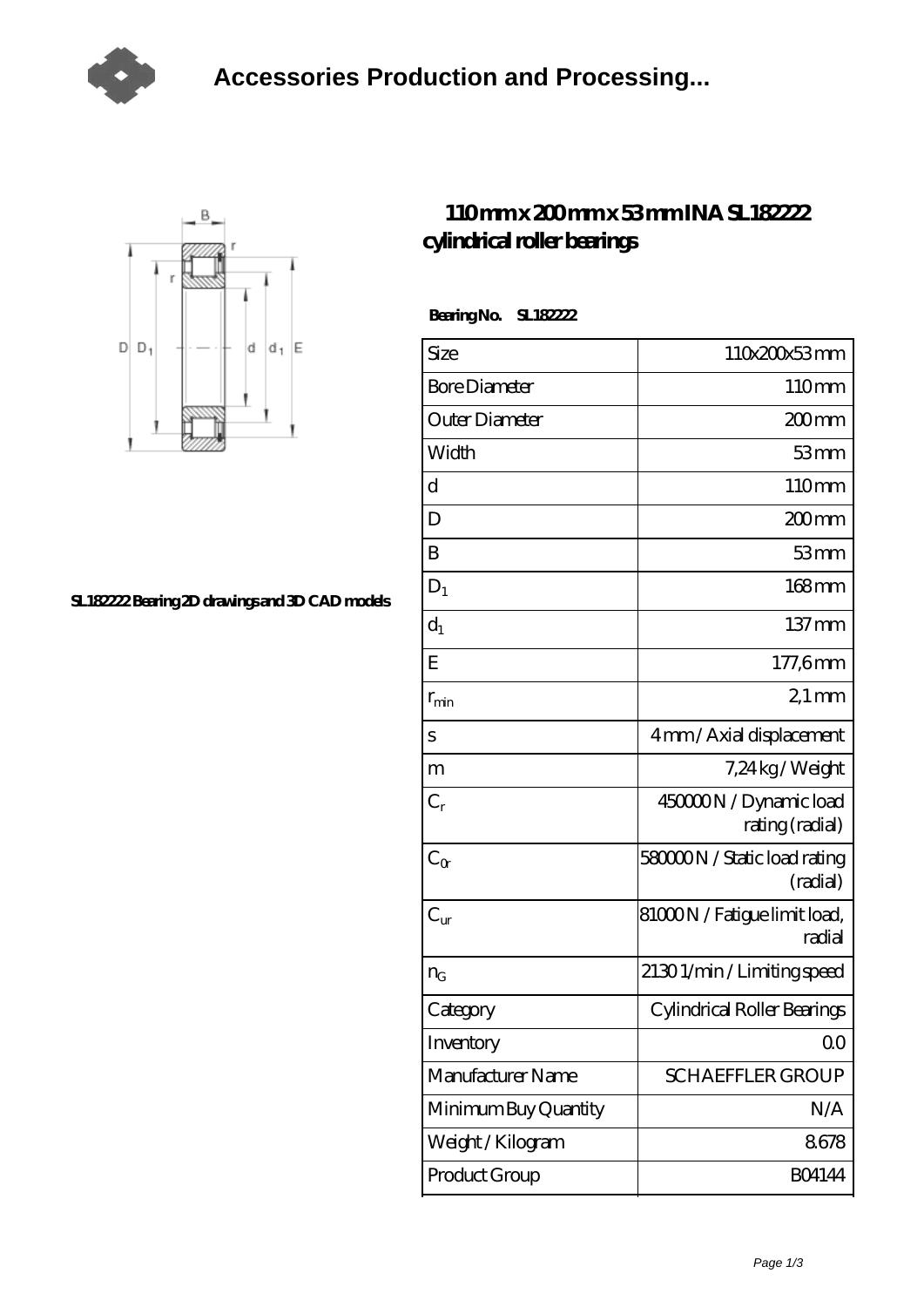

**[Accessories Production and Processing...](https://m.tvqso.com)**

| <b>Bore Profile</b>       | Straight                                                                                                                                                                                                       |
|---------------------------|----------------------------------------------------------------------------------------------------------------------------------------------------------------------------------------------------------------|
| Cage Material             | None                                                                                                                                                                                                           |
| Precision Class           | RBEC 1   ISO PO                                                                                                                                                                                                |
| Number of Rows of Rollers | Single Row                                                                                                                                                                                                     |
| Separable                 | No                                                                                                                                                                                                             |
| Rolling Element           | Cylindrical Roller Bearing                                                                                                                                                                                     |
| Profile                   | Complete with Outer and<br>Inner Ring                                                                                                                                                                          |
| Snap Ring                 | No                                                                                                                                                                                                             |
| Internal Clearance        | CO-Medium                                                                                                                                                                                                      |
| Retainer                  | No                                                                                                                                                                                                             |
| Relubricatable            | Yes                                                                                                                                                                                                            |
| Inch - Metric             | Metric                                                                                                                                                                                                         |
| Other Features            | Full Complement   2 Rib<br>Inner Ring   1 Rib Outer<br>Ring with Retaining Ring  <br><b>Operating Temperature</b><br>From-30to 120Deg                                                                          |
| Long Description          | 110MM Bore; Straight Bore<br>Profile; 200MM Outside<br>Diameter; 53MM Width;<br>RBEC 1   ISO PO, Single<br>Row, Not Separable; No<br>Snap Ring Relubricatable;<br>CO Medium Internal<br>Clearance; No Retainer |
| Category                  | Cylindrical Roller Bearing                                                                                                                                                                                     |
| <b>UNSPSC</b>             | 31171547                                                                                                                                                                                                       |
| Harmonized Tariff Code    | 8482.5000.00                                                                                                                                                                                                   |
| Noun                      | Bearing                                                                                                                                                                                                        |
| Manufacturer URL          | http://www.ina.com                                                                                                                                                                                             |
| Manufacturer Item Number  | SL182222                                                                                                                                                                                                       |
| Weight/LBS                | 19.114                                                                                                                                                                                                         |
| Bore                      | 4.331 Inch   110Millimeter                                                                                                                                                                                     |
| Outside Diameter          | 7.874 Inch   200 Millimeter                                                                                                                                                                                    |
| Width                     | 2087 Inch   53 Millimeter                                                                                                                                                                                      |